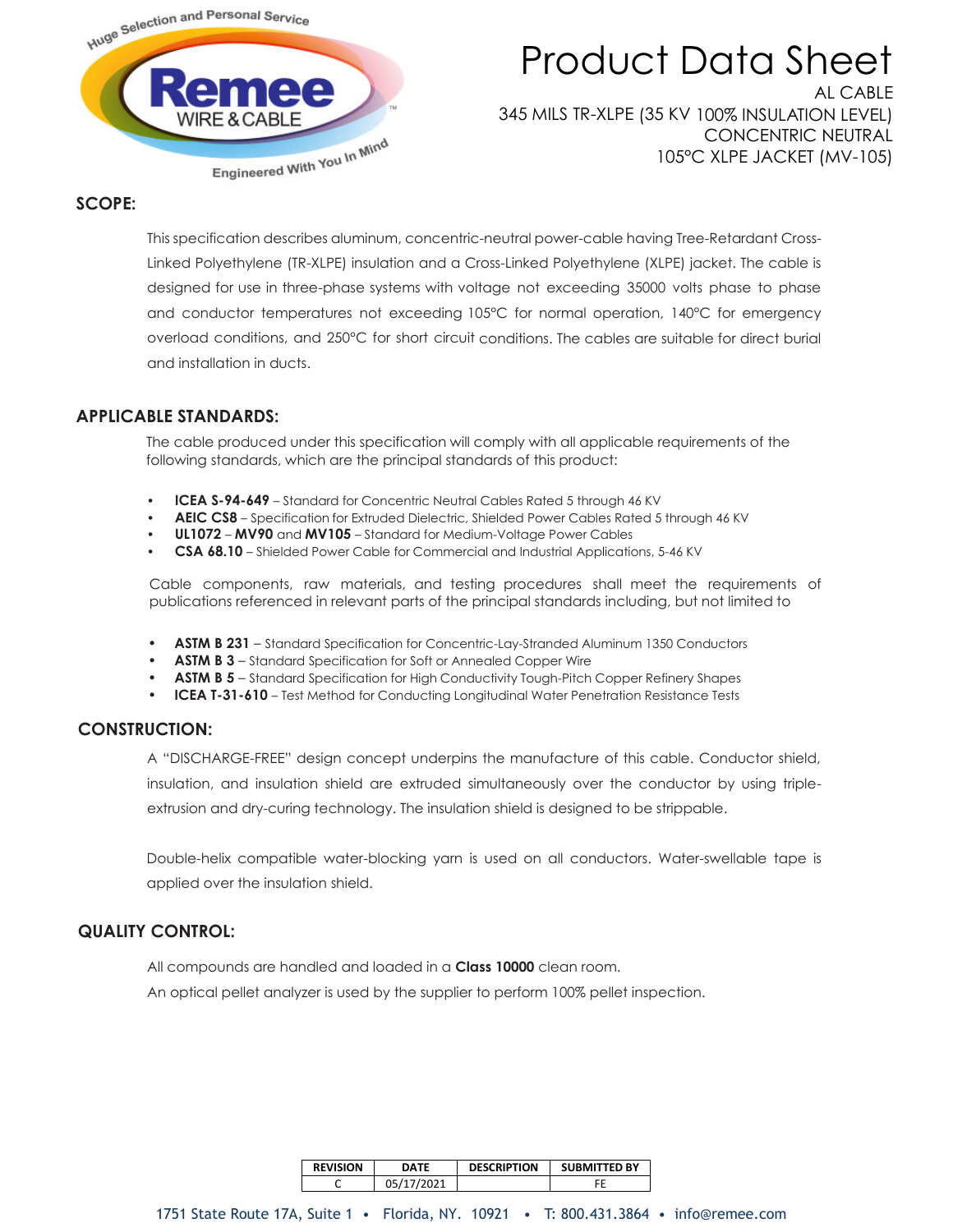

### **C) INSULATION**

A layer of treeretardant cross- linked polyethylene (TR-XLPE) is extruded over the conductor shield. Nominal thickness of the insulation shall be 345 mils. Minimum thickness shall not be less than 330 mils and maximum thickness not more than 375 mils. In accordance with ICEA S-94-649 Part 4.

#### **D) INSULATION SHIELD** The semi- conducting shielding thermosetting compound are extruded over the insulation. In accordance with ICEA S-94-649 Part 5.

#### **B) CONDUCTOR SHIELD** The semi-conducting

shield is extruded over the stranded conductor. In accordance with ICEA S-94-649 Part 3.

### **A) CONDUCTOR**

Conductor is class B stranded aluminum (H-16 to H-19 temper, ¾ to hard drawn). The wires before stranding shall meet requirements of ASTM B 230. Conductor is compact for sizes less than 1250 KCMIL, and compressed for greater. In accordance with ICEA S-94-649 Part 2.

#### **E) CONCENTRIC NEUTRAL**

The concentric neutral conductor shall consist of bare annealed copper wire per ANSI/ICEA S-94- 649 Part 6, applied helically over the outer semi-conducting shield with a lay of not less than six, nor more than ten times the diameter over the concentric neutral conductor. The neutral indents in the insulation shield shall be within the requirements of ANSI/ICEA S-94-649 Part 5.2. The cable shall contain water-blocking components for the concentric neutral, and the completed cable longitudinal water penetration resistance shall comply with the requirements of ANSI/ICEA S-94- 649 Part 6 and ANSI/ICEA T-34-664.

## **F) NON-CONDUCTING JACKET**

Cross-Linked polyethylene (XLPE) shall be extruded (Extrudedto-Fill) over the neutral. Three red stripes spaced 120° apart around the cable center shall be extruded longitudinally on the jacket surface. In accordance with ICEA S-94-649 Part 7, stripes in accordance with ICEA S-94-649 Part 8.

### **TESTING:**

Cable shall be tested as described in Parts 9 and 10 of ICEA S-94-649 and part G of AEIC CS8. Corresponding production tests shall be done in accordance with ICEA T-27-581, ICEA T-28-562, ICEA T-24-380, and ICEA T-31-610. Factory test reports are available upon request.

### **TEMPERATURE RATINGS:**

- Conductor maximum continuous temperature = 105°C
- Emergency temperature = 140°C
- Storing & working temperature range = -40…+105°C
- Installation & handling temperature = -10...+40°C

| <b>REVISION</b> | DATF       | <b>DESCRIPTION</b> | <b>SUBMITTED BY</b> |  |  |
|-----------------|------------|--------------------|---------------------|--|--|
|                 | 05/17/2021 |                    |                     |  |  |